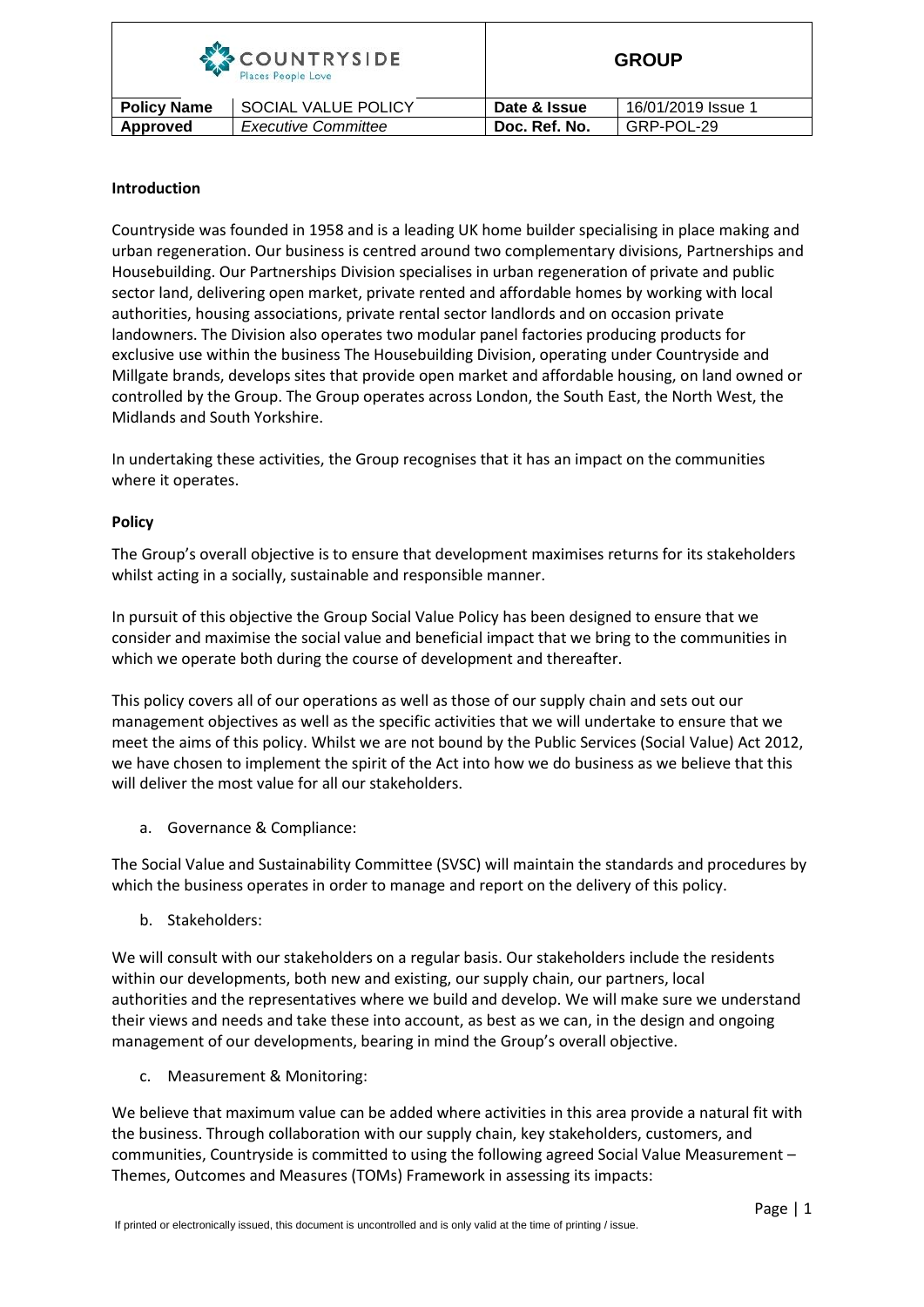Jobs: promoting local skills and employment

- More local people in employment
- More opportunities for disadvantaged & disabled people
- Improved skills for local people
- Improved employability of young people

Social: healthier, safer and more resilient communities

- Reduce crime
- Creating a healthier community
- Help vulnerable people to live independently
- Closer engagement with the community
- Ensure satisfied residents

Environment: protecting and improving our environment

- Developing more energy and water efficient buildings
- Reduce climate impacts
- Improved resource efficiency
- Reduce Waste
- Reduce air pollution
- Live in better places
- Promote sustainable and ethical procurement

Growth: Supporting growth of responsible regional business

- More opportunities for Small Medium Enterprises (SMEs) and Voluntary Community Small Enterprises (VCSEs)
- Improving staff well being
- A workforce and culture that reflect the diversity of the local community
- Social value embedded in the supply chain

Innovation: promoting social innovation

- Consider other measures/partnerships and collaborative bespoke projects as appropriate
- d. Target Setting:

Targets will be set that are relevant and proportional and reflect the broader impact on society that we are looking to achieve. Targets will be set on a yearly rolling basis and progress will be reported annually.

e. Reporting & Publicity:

Stakeholders will have access to relevant information on our social value performance presented in a way that is clear and concise and show how we are progressing. Reporting will be delivered through an annual update and via Countryside social media updates. We will publish our achievements in order to build the Group's reputation in this area.